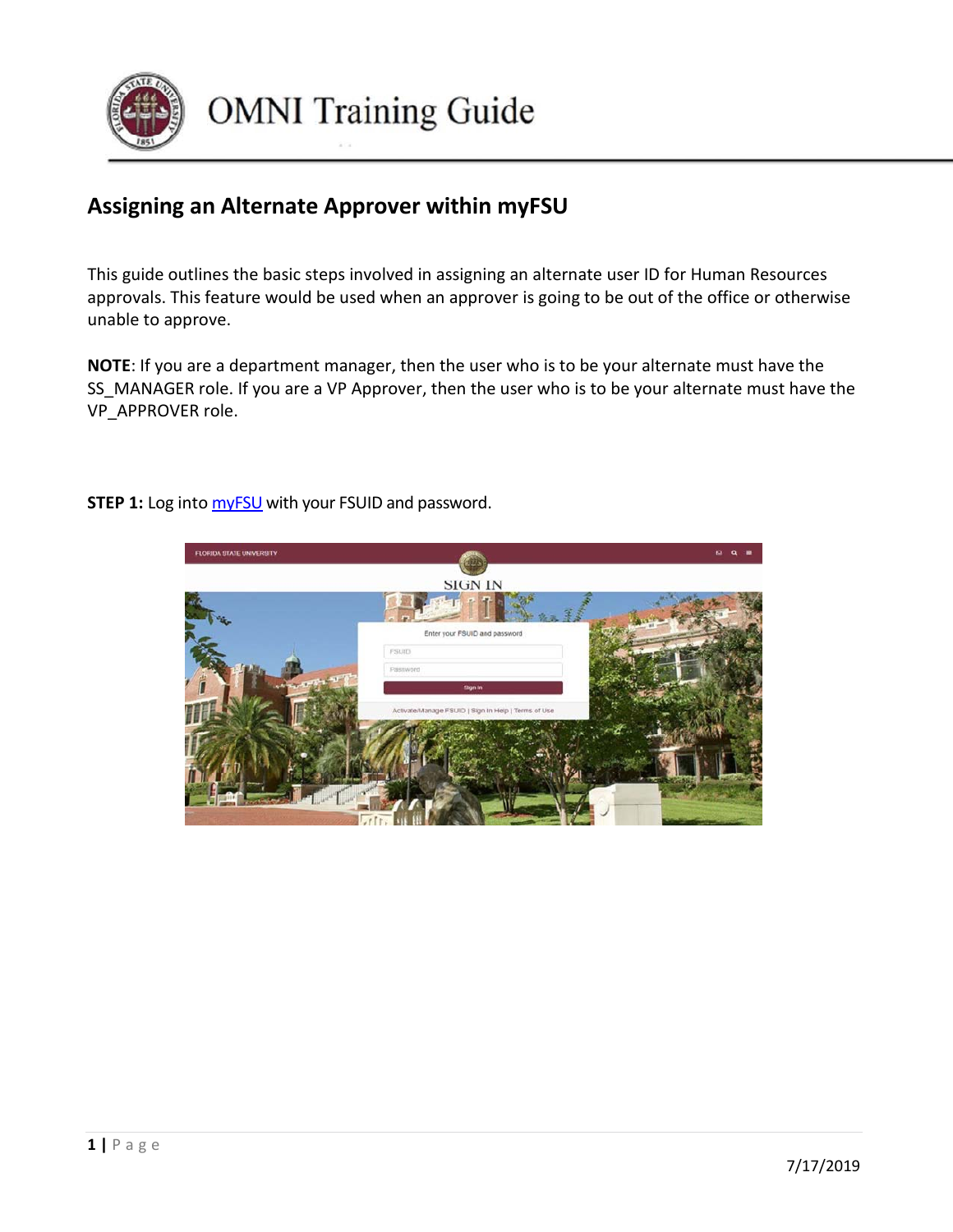

**STEP 2:** Click the HR Icon,



Select the **Navigation** icon in the upper right-hand corner.



**STEP 3:** Click the **Navigator** button, then select the **My System Profile** tab.

|                                       | · Department Administration |                                  |                    | AQP                               | $\circledcirc$                                                                                                                                                  |
|---------------------------------------|-----------------------------|----------------------------------|--------------------|-----------------------------------|-----------------------------------------------------------------------------------------------------------------------------------------------------------------|
| <b>Faculty Contracts</b>              | Attendance & Leave          | <b>Employees &amp; Positions</b> | NavBar: Navigator  | 100X 80X 900X 91                  | ö<br>$\mathcal{F}$                                                                                                                                              |
|                                       |                             | HR                               | €<br>Recent Places | Payroll for North America         | $\backslash$                                                                                                                                                    |
|                                       |                             |                                  | 【文                 | Workforce Development             | $\rightarrow$                                                                                                                                                   |
| <b>Faculty Promotion &amp; Tenure</b> | Recruiting                  | Query & Reports                  | My Favorites       | <b>Organizational Development</b> | $\,$                                                                                                                                                            |
|                                       | Ě                           |                                  | 這                  | Workforce Monitoring              | $\,$                                                                                                                                                            |
|                                       |                             |                                  | Navigatie          | Set Up HCM                        | $\gamma$                                                                                                                                                        |
|                                       |                             |                                  |                    | <b>Enterprise Components</b>      | $\rightarrow$                                                                                                                                                   |
| Payroll                               | <b>FACET</b>                | <b>FSU On-Boarding</b>           |                    | Worklist                          | $\lambda$                                                                                                                                                       |
|                                       |                             |                                  |                    | <b>Tree Manager</b>               | $\alpha$                                                                                                                                                        |
|                                       |                             |                                  |                    | <b>Reporting Tools</b>            | $\mathcal{F}_{\mathcal{F}}^{\mathcal{F}}(\mathcal{F})=\mathcal{F}_{\mathcal{F}}^{\mathcal{F}}(\mathcal{F})\mathcal{F}_{\mathcal{F}}^{\mathcal{F}}(\mathcal{F})$ |
|                                       |                             |                                  |                    | People Tools                      | $\mathcal{Y}$                                                                                                                                                   |
|                                       |                             |                                  |                    | myFSU                             |                                                                                                                                                                 |
|                                       |                             |                                  |                    | <b>GT eForms WorkCenter</b>       |                                                                                                                                                                 |
|                                       |                             |                                  |                    | My Preferences                    |                                                                                                                                                                 |
|                                       |                             |                                  |                    | My System Profile                 |                                                                                                                                                                 |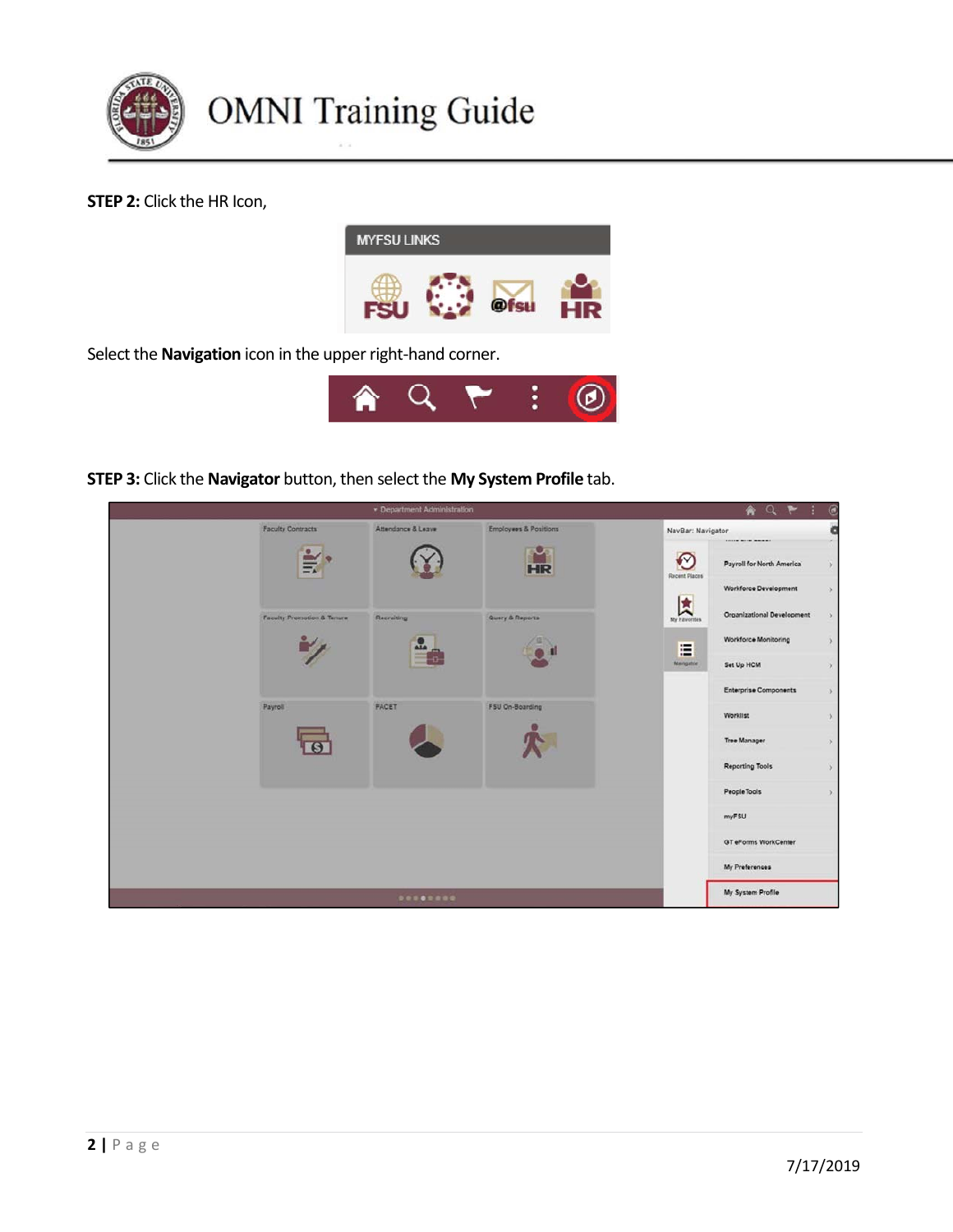

| <b>General Profile Information</b>             |                 |                                                                                     |
|------------------------------------------------|-----------------|-------------------------------------------------------------------------------------|
| <b>Susie Seminole</b>                          |                 |                                                                                     |
| Password                                       |                 |                                                                                     |
| Change password                                |                 |                                                                                     |
| Change or set up forgotten password help       |                 |                                                                                     |
|                                                |                 |                                                                                     |
| My preferred language for PIA web pages<br>is: |                 | English                                                                             |
| My preferred language for                      | English         |                                                                                     |
| reports and email is<br><b>Currency Code</b>   | Q<br><b>USD</b> |                                                                                     |
| <b>Default Mobile Page</b>                     |                 | $\alpha$                                                                            |
|                                                |                 |                                                                                     |
|                                                |                 |                                                                                     |
| your routings.                                 |                 | If you will be temporarily unavailable, you can select an alternate user to receive |
| Alternate User ID                              |                 | Q                                                                                   |
| <b>From Date</b>                               | m               | (example: 12/31/2000)                                                               |

**STEP 4:** Enter the User ID of the person who will be approving the transactions in the **Alternate User ID** field.

Q To search for the employee's User ID, click the **Look Up Alternate User ID** button.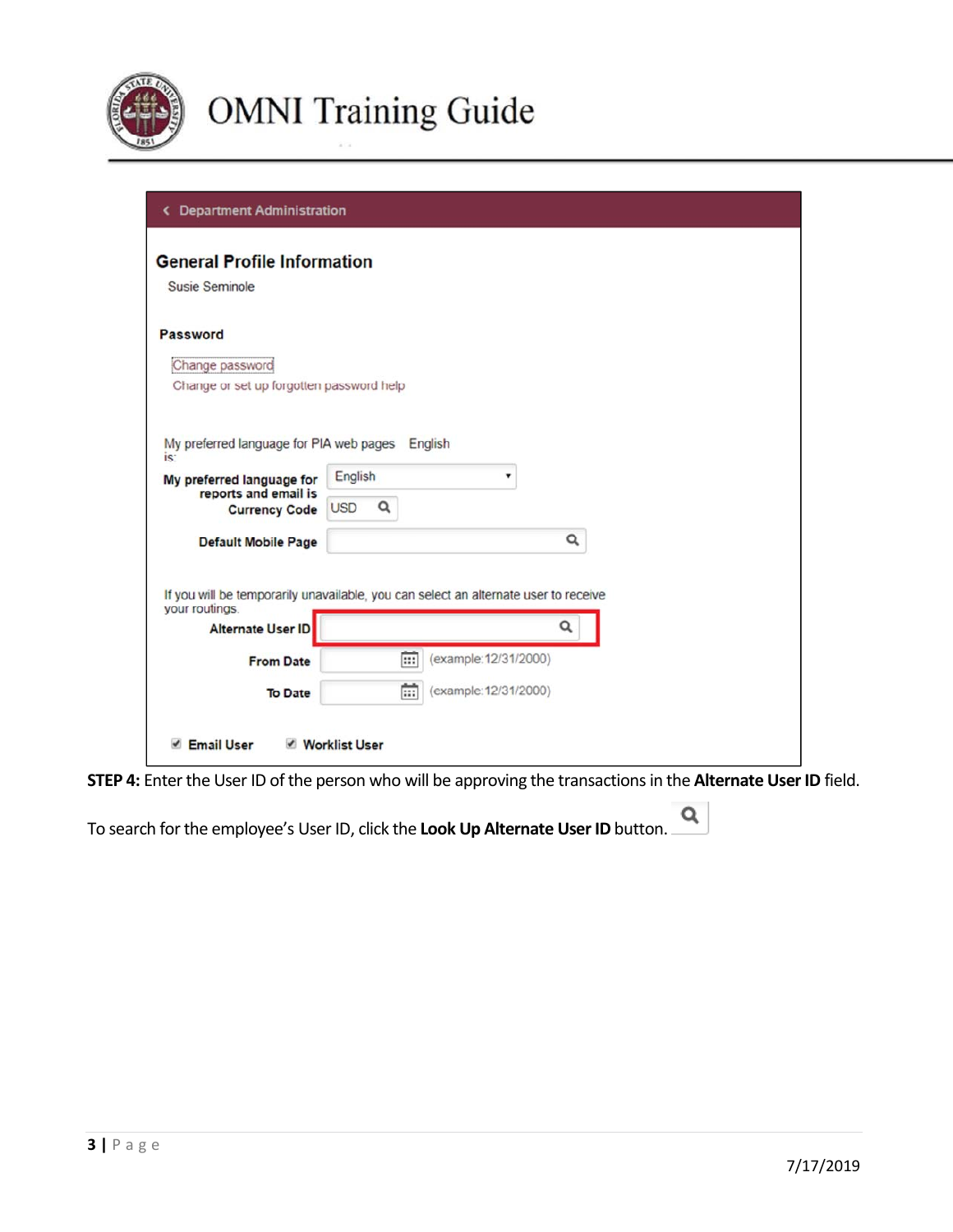

|                                                                                           | <b>General Profile Information</b> |                          |
|-------------------------------------------------------------------------------------------|------------------------------------|--------------------------|
|                                                                                           | <b>Look Up Alternate User ID</b>   | ×                        |
| User ID<br>Search by:                                                                     | begins with                        | Help                     |
| Cancel<br>Search<br><b>Search Results</b><br>Only the first 300 results can be displayed. | Advanced Lookup                    |                          |
| <b>View 100</b>                                                                           | $\mathbb{R}$<br>$\mathcal{A}$      | 1-300 of 300 v   b<br> p |
| User ID                                                                                   | <b>Description</b>                 | Empl ID                  |
| 00000003702220751239                                                                      | BAYO, EDWIN                        | (blank)                  |
| 00000002702224440040                                                                      | <b>DDI IN ANIMA</b>                | (h anh)                  |

## **STEP 5:** Click the **Search by** list.

 $\pmb{\mathrm{v}}$ 

Search by: User ID

|                                              |                                              | <b>Look Up Alternate User ID</b> | ×                           |
|----------------------------------------------|----------------------------------------------|----------------------------------|-----------------------------|
| Search by:                                   | User ID                                      | begins with                      | Help                        |
|                                              | <b>Description</b><br>Empl ID                |                                  |                             |
| Search                                       | <b>User ID</b>                               | Advanced Lookup                  |                             |
|                                              |                                              |                                  |                             |
|                                              | Only the first 300 results can be displayed. |                                  |                             |
|                                              |                                              | $ 4 - 4$                         | $ + $<br>1-300 of 300 v   } |
|                                              |                                              | <b>Description</b>               | Empl ID                     |
| <b>Search Results</b><br>View 100<br>User ID | 00000003702220751239                         | BAYO, EDWIN                      | (blank)                     |

**STEP 6:** To search by employee name, select the **Description** list item.

| Search by:   Description v |  |
|----------------------------|--|
|----------------------------|--|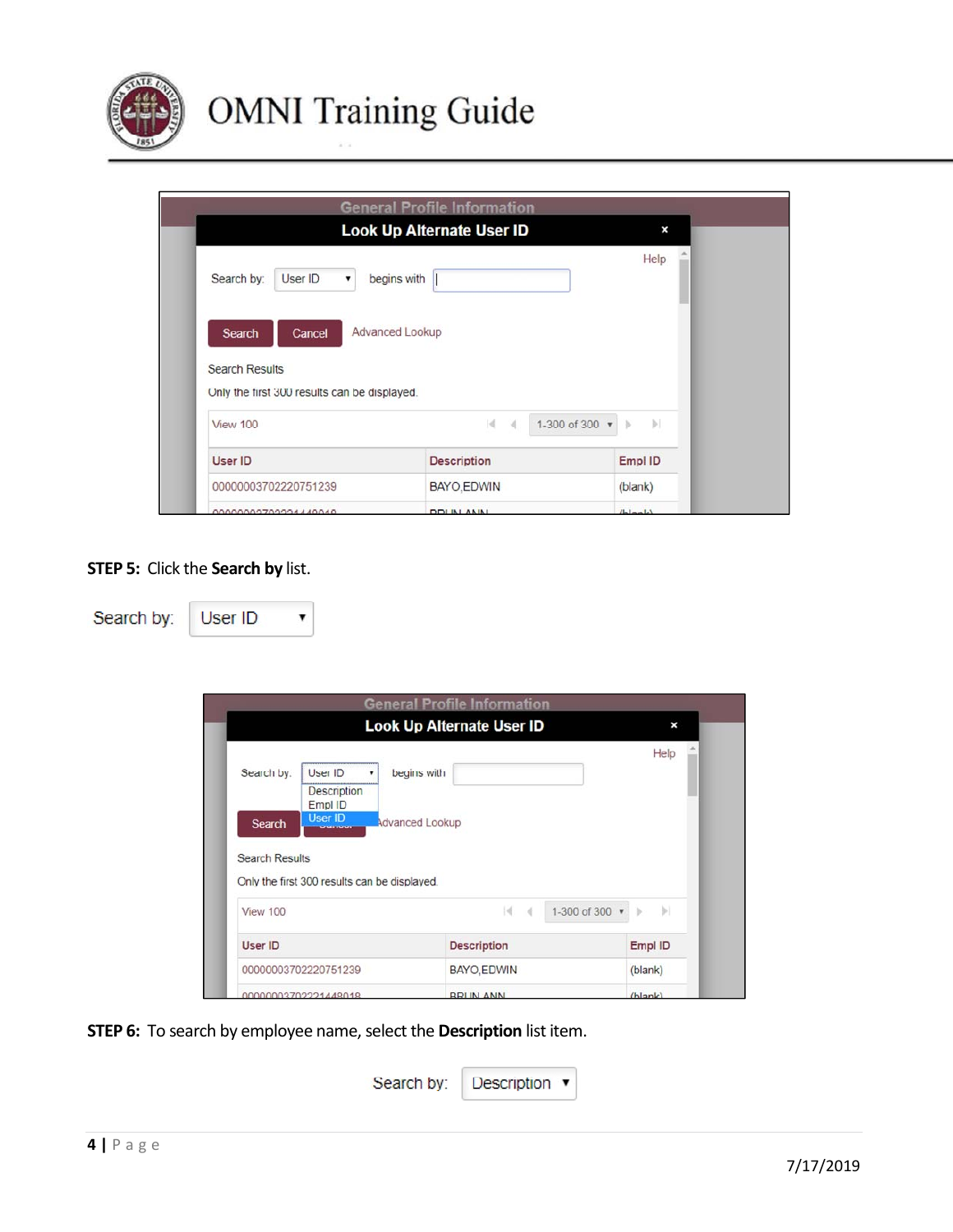

| <b>General Profile Information</b>         |      |
|--------------------------------------------|------|
| Look Up Alternate User ID                  | ×    |
| Description v<br>begins with<br>Search by: | Help |
| Advanced Lookup<br>Cancel<br>Search        |      |
|                                            |      |
|                                            |      |

**STEP 7:** Enter the last name of the desired employee.

**NOTE**: If you are a department manager, then the user who is to be your alternate must have the SS\_MANAGER role. If you are a VP Approver, then the user who is to be your alternate must have the VP\_APPROVER role.

| <b>General Profile Information</b>                               |      |  |
|------------------------------------------------------------------|------|--|
| Look Up Alternate User ID                                        | ×    |  |
| Description $\sqrt{\ }$<br>Search by:<br>begins with<br>Westcott | Help |  |
| Advanced Lookup<br>Search<br>Cancel                              |      |  |
|                                                                  |      |  |
|                                                                  |      |  |
|                                                                  |      |  |

## **STEP 8:** Click the **Search** button.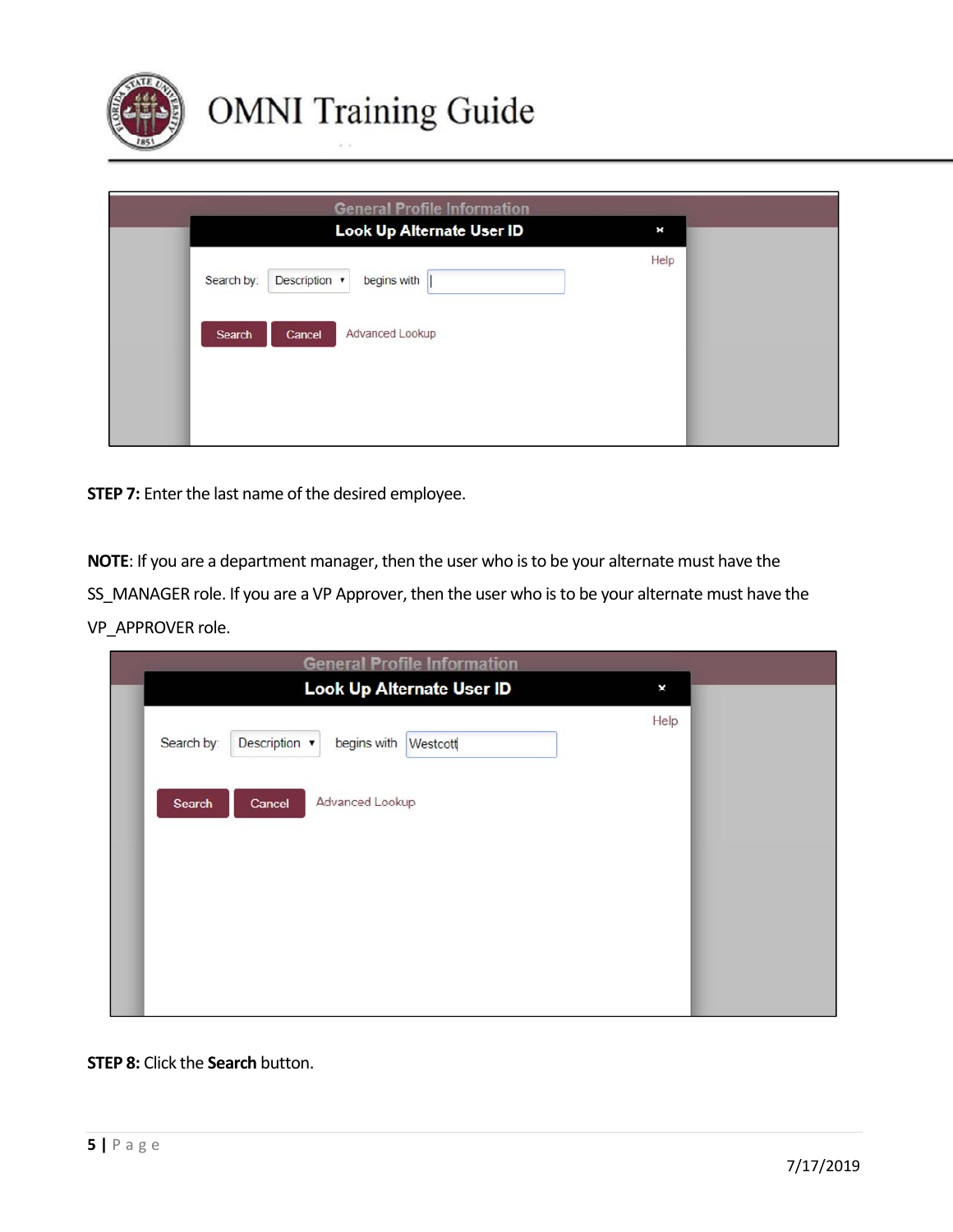

|                                             | <b>General Profile Information</b><br><b>Look Up Alternate User ID</b> |                                          | ×    |
|---------------------------------------------|------------------------------------------------------------------------|------------------------------------------|------|
| Search by:                                  | Description v<br>begins with<br>Westcott                               |                                          | Help |
| Search<br><b>Search Results</b><br>View 100 | Advanced Lookup<br>Cancel<br>$ 4 - 4 $<br>$1 - 1$ of $1$               | $\left\vert \mathbf{r}\right\vert$<br>ÿ. |      |
| <b>Description</b>                          | User ID                                                                | Empl ID                                  |      |
|                                             |                                                                        | 000123456                                |      |

**STEP 9:** Select the desired employee name link from the list.

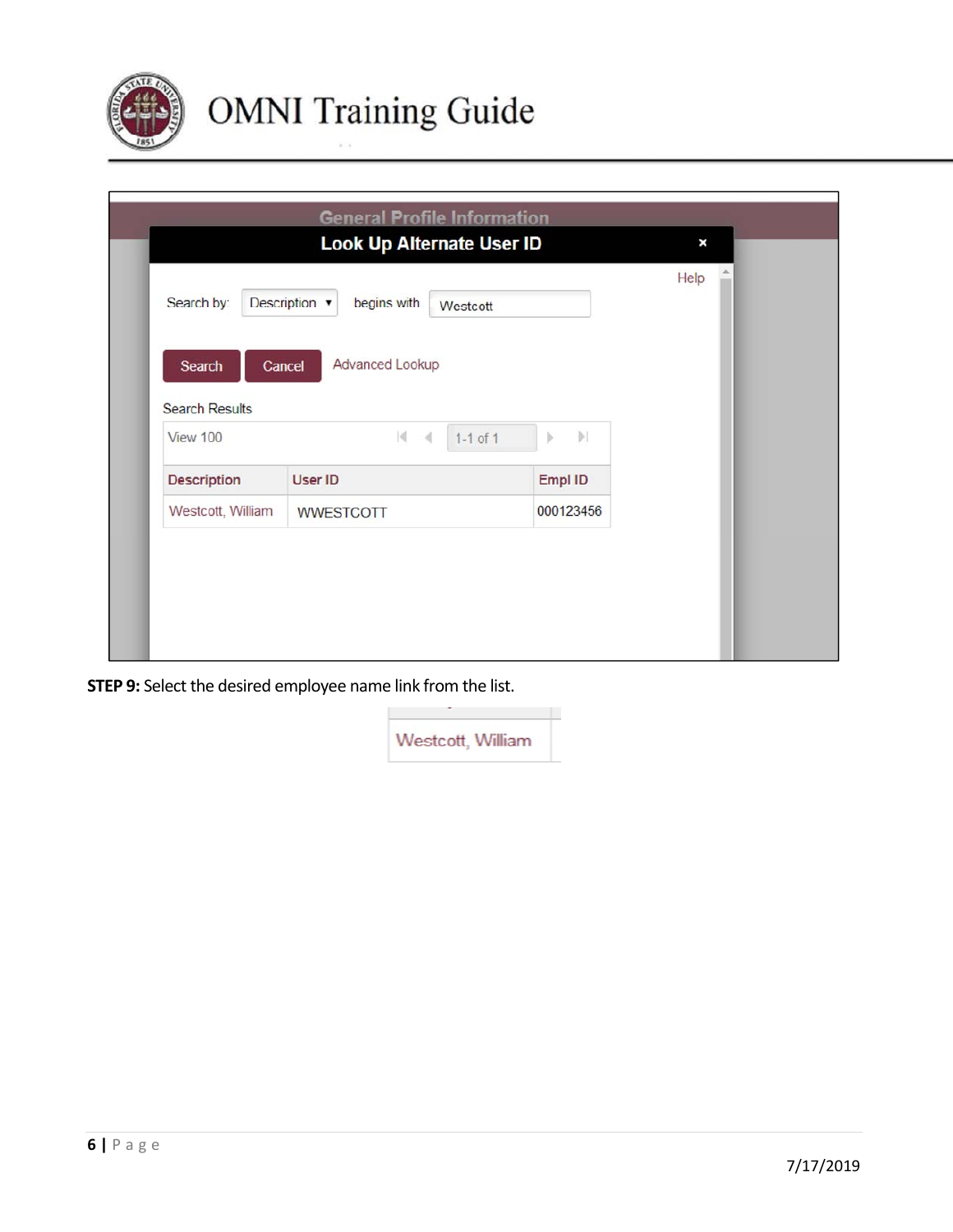

| Password                                                                                              |                        |                       |          |
|-------------------------------------------------------------------------------------------------------|------------------------|-----------------------|----------|
| Change password                                                                                       |                        |                       |          |
| Change or set up forgotten password help                                                              |                        |                       |          |
|                                                                                                       |                        |                       |          |
| My preferred language for PIA web pages English<br>is:                                                |                        |                       |          |
| My preferred language for<br>reports and email is                                                     | English                |                       |          |
| <b>Currency Code</b>                                                                                  | $\alpha$<br><b>USD</b> |                       |          |
| <b>Default Mobile Page</b>                                                                            |                        |                       | $\alpha$ |
|                                                                                                       |                        |                       |          |
| If you will be temporarily unavailable, you can select an alternate user to receive<br>your routings. |                        |                       |          |
|                                                                                                       | WWESTCOTT              |                       | Q        |
| <b>Alternate User ID</b>                                                                              |                        |                       |          |
| <b>From Date</b>                                                                                      | 曲<br>07/01/2019        | (example: 12/31/2000) |          |
| <b>To Date</b>                                                                                        | 曲<br>07/15/2019        | (example: 12/31/2000) |          |

**STEP 10:** Enter the start date that this employee will be approving on your behalf into the **From Date** field.

**STEP 11:** Enter the end date that this employee will be approving on your behalf into the **To Date** field.